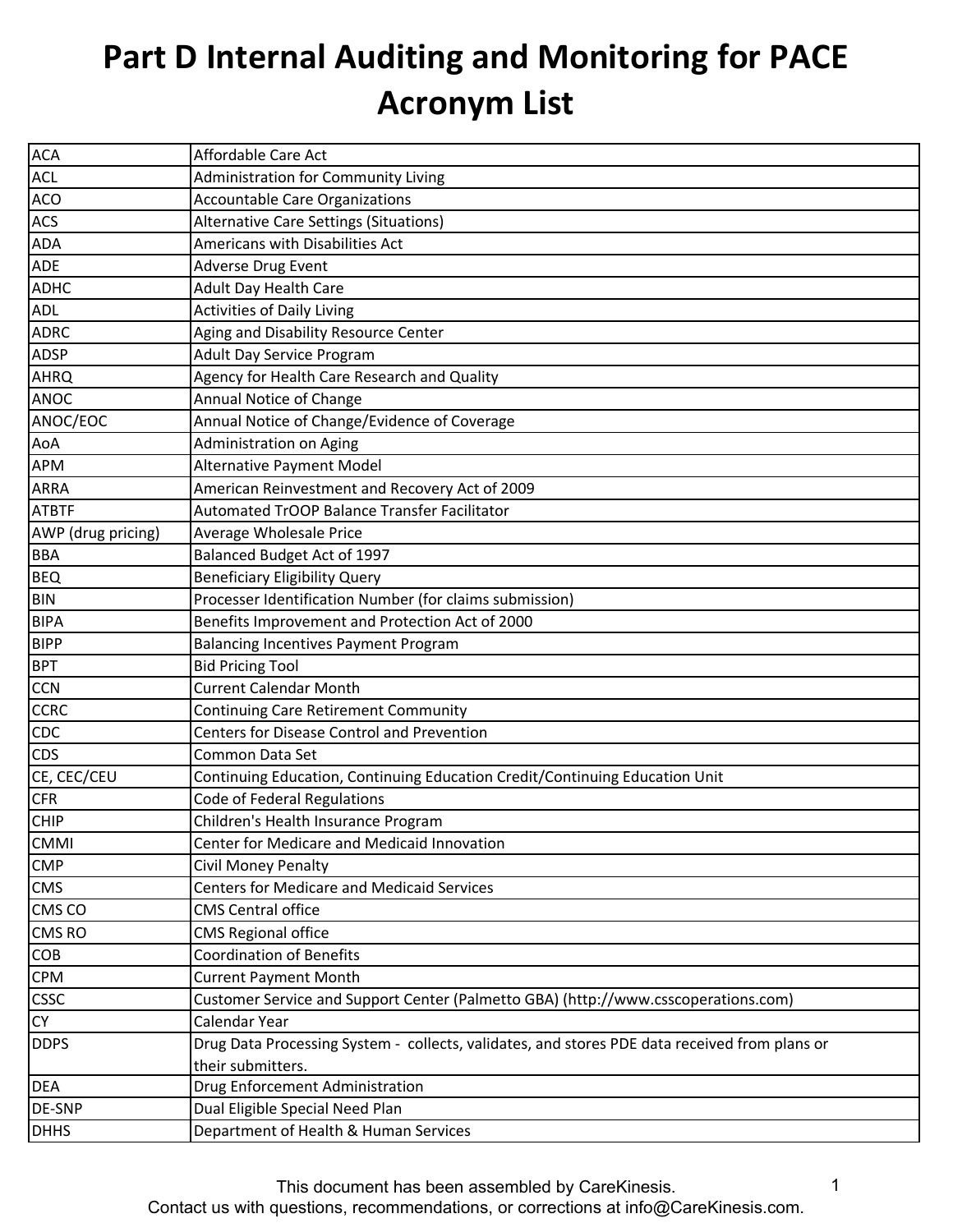| <b>DIR</b>               | Direct and Indirect Remuneration                                                          |
|--------------------------|-------------------------------------------------------------------------------------------|
| <b>DMAIC</b>             | Define, Measure, Analyze, Improve, and Control                                            |
| <b>DMAO</b>              | Division of Medicare Advantage Operations                                                 |
| <b>DME</b>               | <b>Durable Medical Equipment</b>                                                          |
| <b>DOB</b>               | Date of Birth                                                                             |
| <b>DOD</b>               | Date of Death                                                                             |
| DP <sub>2</sub>          | DataPACE2                                                                                 |
| <b>DRG</b>               | Diagnosis Related Group                                                                   |
| <b>DSRIP</b>             | Delivery System Reform Incentive Payments                                                 |
| <b>DTRR</b>              | Daily Transaction Reply Report                                                            |
| <b>DUR</b>               | <b>Drug Utilization Review</b>                                                            |
| <b>EBCDIC</b>            | Extended Binary Coded Decimal Interchange Code (also Over-punch)                          |
| <b>ECRS</b>              | CMS Electronic Correspondence and Referral System                                         |
| <b>ED</b>                | <b>Encounter Data</b>                                                                     |
| <b>EDI</b>               | Electronic Data Interchange                                                               |
| <b>EDS</b>               | <b>Encounter Data System</b>                                                              |
| <b>EFT</b>               | <b>Enterprise File Transfer</b>                                                           |
| <b>EHR</b>               | <b>Electronic Health Record</b>                                                           |
| <b>EMR</b>               | <b>Electronic Medical Record</b>                                                          |
| <b>EOC</b>               | <b>Evidence of Coverage</b>                                                               |
| EP                       | Eligible Professional                                                                     |
| <b>EPCS</b>              | <b>Electronic Prescribing for Controlled Substances</b>                                   |
| <b>EPOC</b>              | <b>External Point of Contact</b>                                                          |
| E-Prescribing            | <b>Electronic Prescribing</b>                                                             |
| eRPT                     | Electronic Retroactive Processing Transmission module                                     |
| <b>ESRD</b>              | <b>End-Stage Renal Disease</b>                                                            |
| FAI                      | <b>Financial Alignment Initiative</b>                                                     |
| <b>FDA</b>               | Food and Drug Administration                                                              |
| <b>FDR</b>               | First tier, Downstream & Related entities                                                 |
| FFE                      | Fee For Service                                                                           |
| <b>FIR</b>               | <b>Financial Information Reporting</b>                                                    |
| <b>FMAP</b>              | Federal Medical Assistance Percentage                                                     |
| <b>FPG</b>               | <b>Federal Poverty Guidelines</b>                                                         |
| <b>FQHC</b>              | Federally Qualified Health Center                                                         |
| FTP (or ftp)             | <b>File Transfer Protocol</b>                                                             |
| <b>GCDS</b>              | <b>Gross Covered Drug Spend</b>                                                           |
| <b>GENTRAN</b> (mailbox) | Gentran Integration Suite (GIS) provides secure Internet-based file transfer capabilities |
| <b>GUI</b>               | <b>Graphical User Interface</b>                                                           |
| H#                       | <b>CMS Contract Number (Hxxxx)</b>                                                        |
| <b>HCBS</b>              | Home and Community-Based Services                                                         |
| <b>HCC</b>               | <b>Hierarchical Condition Category</b>                                                    |
| <b>HCCMODD</b>           | HCCs by participant in monthly payment calculation (Model Output Data file)               |
| <b>HCCMORD</b>           | See HCCMODD, same as HCCMOR (outdated)                                                    |
| <b>HCFA</b>              | Health Care Financing Administration (renamed CMS effective July 1, 2001)                 |
| <b>HCPCS</b>             | Healthcare Common Procedure Coding System                                                 |

This document has been assembled by CareKinesis.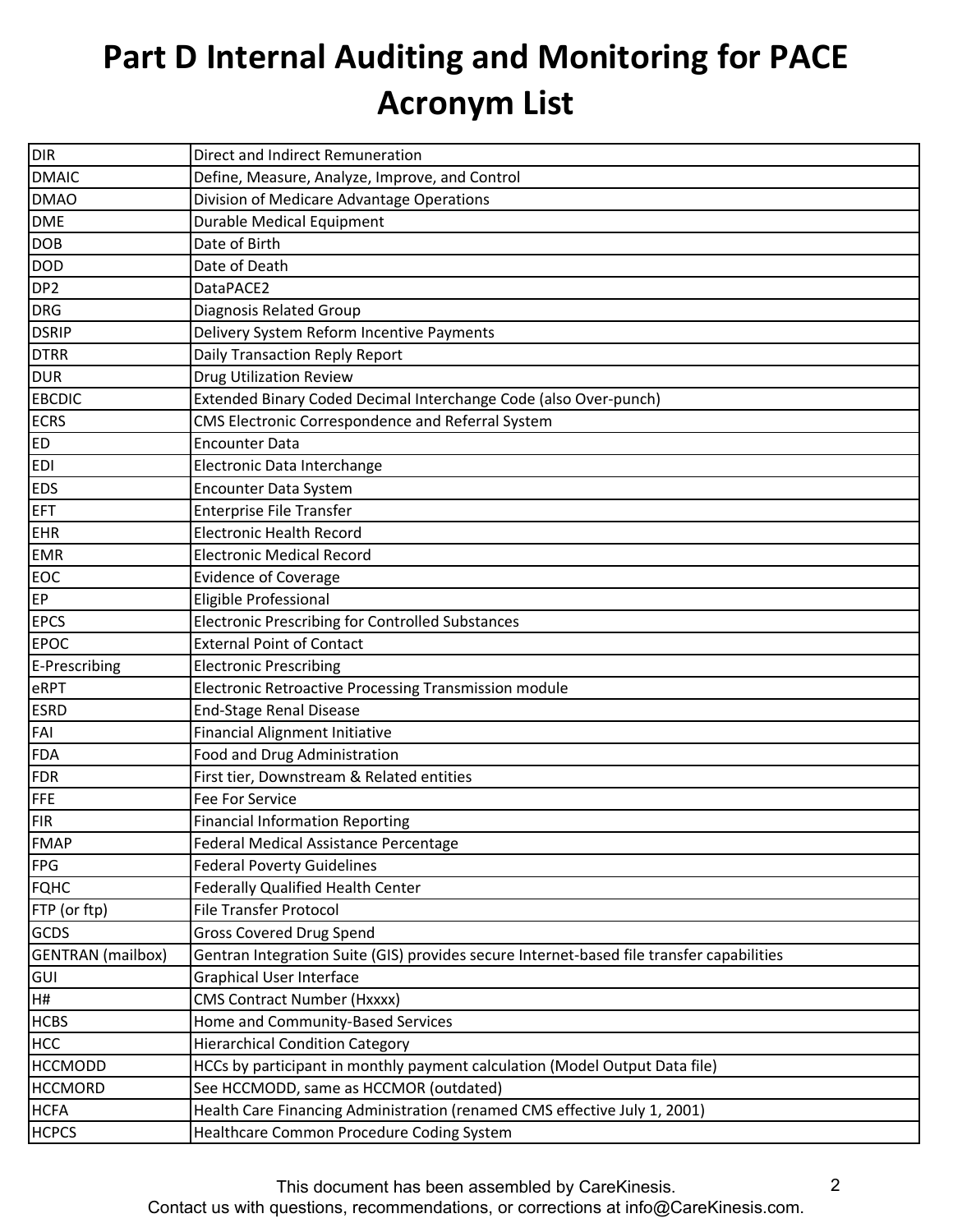| <b>HEDIS</b>       | Healthplan Employer Data Information Sets                         |
|--------------------|-------------------------------------------------------------------|
| <b>HH</b>          | Home Health                                                       |
| <b>HHA</b>         | Home Health Organization                                          |
| <b>HHS</b>         | United States Department of Health and Human Services             |
| HIC#               | Health Insurance Claim Number (Beneficiary Medicare ID#)          |
| <b>HICN</b>        | Health Insurance Claim Number (Beneficiary Medicare ID#)          |
| <b>HIPAA</b>       | Health Insurance Portability & Accountability Act of 1996         |
| <b>HIT</b>         | <b>Health Information Technology</b>                              |
| <b>HOS</b>         | <b>Health Outcomes Survey</b>                                     |
| <b>HPMS</b>        | Health Plan Management System                                     |
| <b>HITECH Act</b>  | Health Information Technology for Cooperative Health Act          |
| <b>HMO</b>         | Health Maintenance Organization                                   |
| <b>HOS</b>         | Medicare Health Outcomes Survey                                   |
| HOS-M              | Medicare Health Outcomes Survey: Modified                         |
| <b>HPM</b>         | Health Plan Management                                            |
| <b>HPMS</b>        | Health Plan Management System                                     |
| <b>HRSA</b>        | <b>Health Resources and Services Administration</b>               |
| <b>HTTPS</b>       | Hypertext Transfer Protocol Secure ICD Interface Control Document |
| <b>HUD</b>         | U.S. Department of Housing and Urban Development                  |
| ICD-10             | International Classification of Diseases, Tenth Revision          |
| ICD-9              | International Classification of Diseases, Ninth Revision          |
| <b>ICRC</b>        | <b>Integrated Care Resource Center</b>                            |
| <b>IDD</b>         | <b>Intellectual and Development Disabilities</b>                  |
| <b>IHS</b>         | <b>Indian Health Service</b>                                      |
| <b>ILC</b>         | Independent Living Center                                         |
| <b>IRF</b>         | <b>Inpatient Rehabilitation Facility</b>                          |
| <b>LEP</b>         | Limited English Proficiency                                       |
| <b>LICS</b>        | Low-Income Cost Sharing                                           |
| <b>LIFE</b>        | Living Independently for Elders                                   |
| <b>LIS</b>         | Low Income Subsidy                                                |
| <b>LISHIST</b>     | Low Income Subsidy Historical Data Report                         |
| <b>LTC</b>         | Long-Term Care                                                    |
| <b>LTPAC</b>       | Long-Term Post-Acute Care                                         |
| <b>LTI</b>         | Long-term Institutionalized (resident report)                     |
| M204               | MARx system enrollment view                                       |
| M232               | MARx system eligibility view                                      |
| <b>MA</b>          | Medicare Advantage                                                |
| MAC (drug pricing) | Maximum Allowable Cost                                            |
| <b>MACRA</b>       | Medicare Access & CHIP Reauthorization Act of 2015                |
| <b>MAO</b>         | <b>Medicare Advantage Organizations</b>                           |
| MAO-004 (report)   | Encounter Data Diagnoses Eligible for Risk Adjustment             |
| <b>MAPD</b>        | Medicare Advantage and Prescription Drug (programs)               |
| <b>MARx</b>        | Medicare Advantage and Prescription Drug System                   |
| <b>MBI</b>         | Medicare Beneficiary Identifier                                   |
| MC                 | Managed Care                                                      |

This document has been assembled by CareKinesis.

Contact us with questions, recommendations, or corrections at info@CareKinesis.com.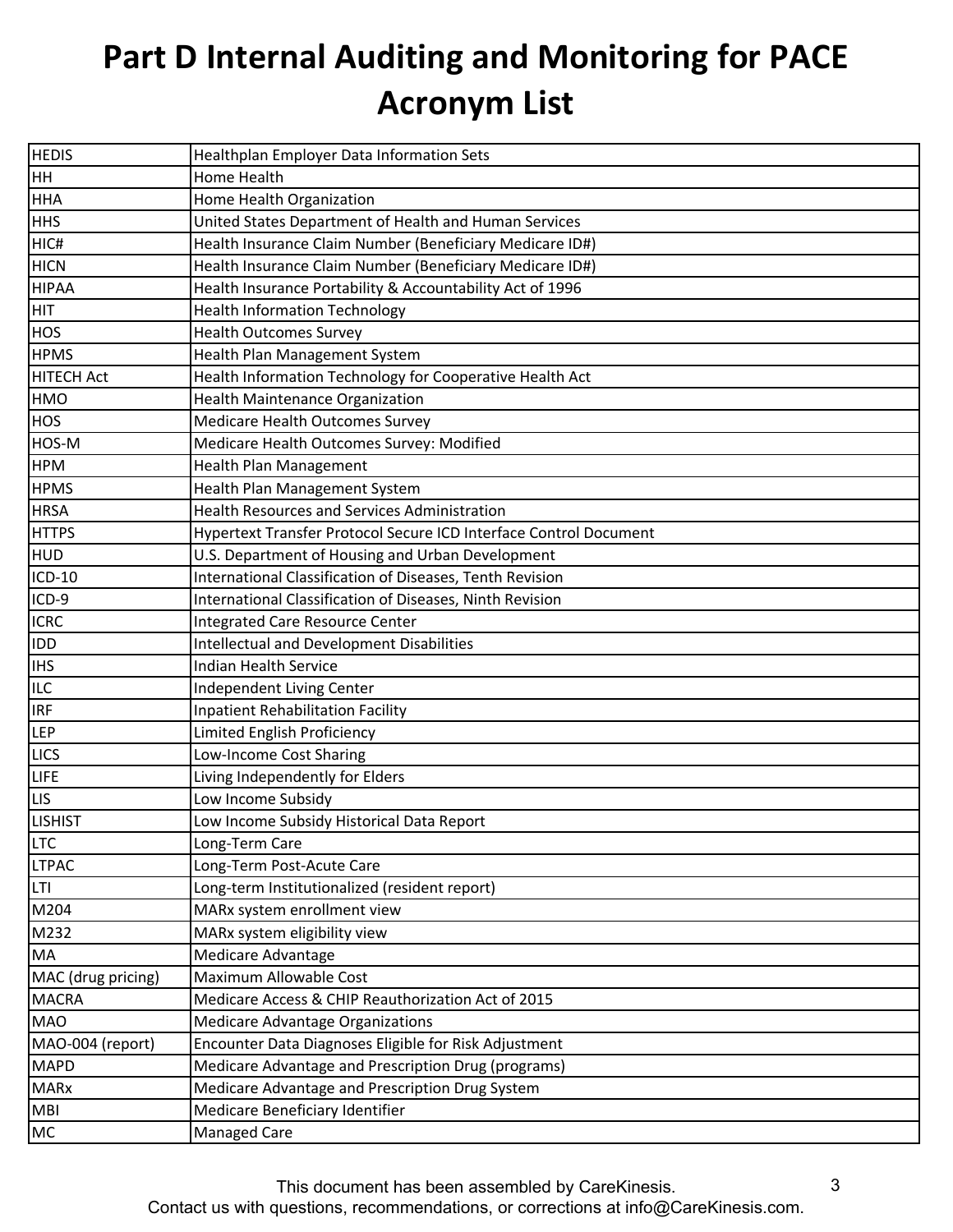| MCO              | Managed Care Organization                                     |
|------------------|---------------------------------------------------------------|
| <b>MDS</b>       | Minimum Data Set                                              |
| <b>MED</b>       | Morphine Equivalent Dose                                      |
| <b>MFP</b>       | Money Follows Person                                          |
| <b>MIPPA</b>     | Medicare Improvements for Patients and Providers Act          |
| <b>MIPS</b>      | Merit-Based Incentive Payment System                          |
| <b>MMA</b>       | Medicare Prescription Drug, Improvement and Modernization Act |
| <b>MMCA</b>      | Medicare-Medicaid Coordination Office (CMS Duals Office)      |
| <b>MMDR</b>      | Monthly Membership Detail Report                              |
| <b>MMP</b>       | Medicare-Medicare Plan                                        |
| <b>MMR</b>       | Monthly Membership Report                                     |
| <b>MMSR</b>      | Monthly Membership Summary Report                             |
| <b>MOEG</b>      | Medicare Parts C and D Oversight and Enforcement Group        |
| <b>MONMEMD</b>   | Monthly Membership Detail Report                              |
| <b>MOR</b>       | (Monthly) Model Output Report                                 |
| <b>MOR</b>       | Model Output Report                                           |
| <b>MRM</b>       | <b>Medication Risk Mitigation</b>                             |
| <b>MSP</b>       | Medicare Secondary Payer (or Medicare Savings Program)        |
| <b>MTM</b>       | <b>Medication Therapy Management</b>                          |
| MU               | <b>Meaningful Use</b>                                         |
| <b>NCPDP</b>     | National Council for Prescription Drug Programs               |
| <b>NDC</b>       | National Drug Code                                            |
| <b>NORC</b>      | Naturally Occurring Retirement Community                      |
| <b>NP</b>        | <b>Nurse Practitioner</b>                                     |
| <b>NPA</b>       | <b>National PACE Association</b>                              |
| <b>NPI</b>       | National Provider Indicator                                   |
| <b>NPPES</b>     | National Provider and Plan Enumeration System                 |
| <b>OAA</b>       | <b>Older Americans Act</b>                                    |
| <b>OCR</b>       | Office for Civil Rights                                       |
| OIG              | Office of the Inspector General                               |
| Over-punch       | Symbols (characters) used on P2P files (see EBCDIC)           |
| P&P              | Policies and Procedures                                       |
| P <sub>2</sub> P | Plan-2-Plan                                                   |
| PA               | Physician Assistant                                           |
| <b>PACE</b>      | Program for All-inclusive Care for the Elderly (PACE®)        |
| Palmetto GBA     | Palmetto Government Benefits Administrators                   |
| PBM              | <b>Pharmacy Benefit Manager</b>                               |
| PBP              | Plan Benefit Package                                          |
| <b>PCN</b>       | Patient Control Number (or Processor Control Number)          |
| <b>PCP</b>       | Primary Care Physician                                        |
| <b>PDAC</b>      | PACE Data Analysis Center                                     |
| <b>PDCA</b>      | Plan, do, check, act                                          |
| PDE              | Part D Event                                                  |
| <b>PDF</b>       | Portable Document Format                                      |
| <b>PDP</b>       | <b>Prescription Drug Plan</b>                                 |

This document has been assembled by CareKinesis. Contact us with questions, recommendations, or corrections at info@CareKinesis.com.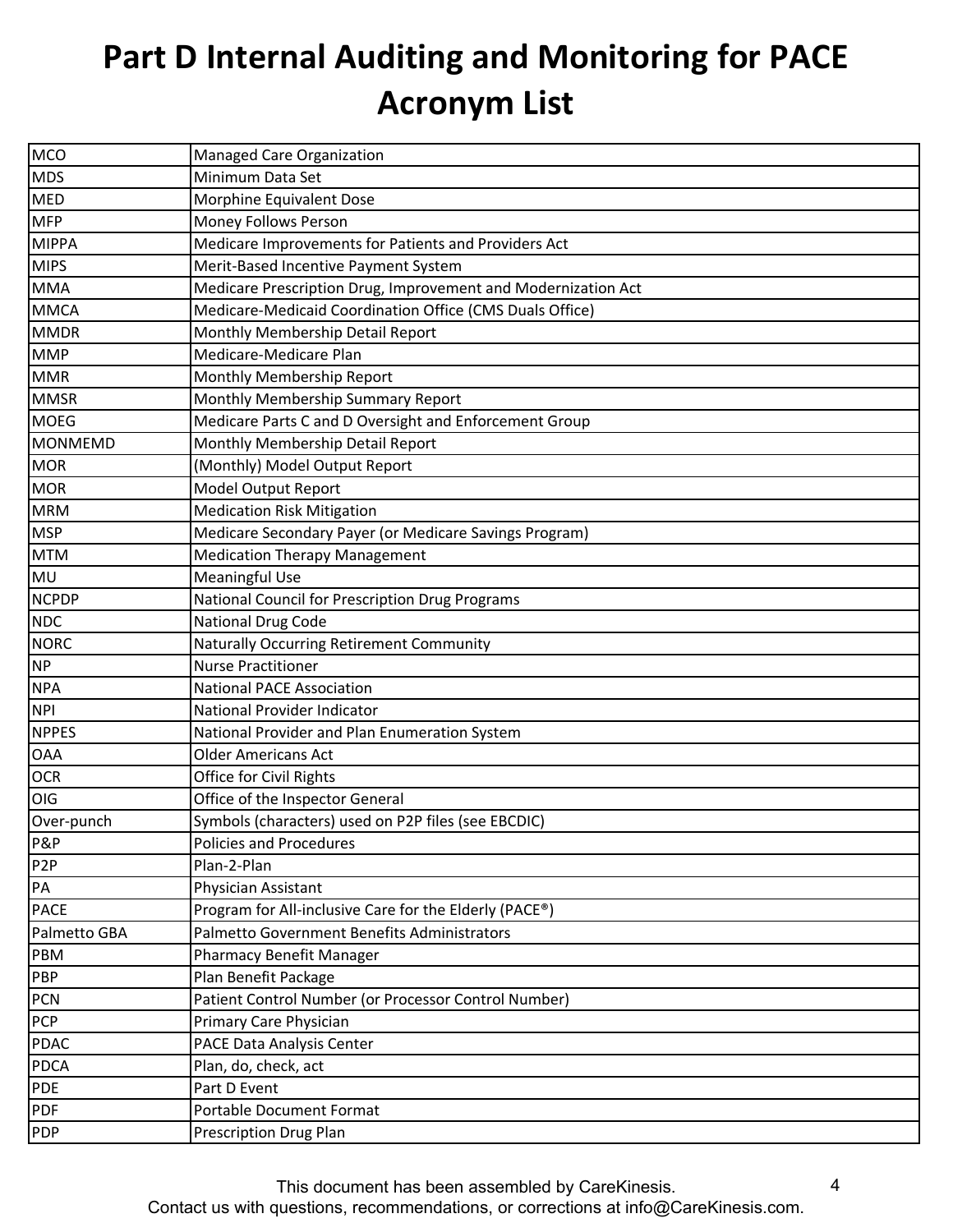| <b>PDSA</b>    | Plan, do, study, act                                                                                |
|----------------|-----------------------------------------------------------------------------------------------------|
| <b>PECOS</b>   | Provider Enrollment, Chain, and Ownership System                                                    |
| <b>PFFS</b>    | Private Fee For Service Plan                                                                        |
| <b>PFS</b>     | Physician Fee Schedule                                                                              |
| <b>PMPM</b>    | Per Member Per Month                                                                                |
| PO             | <b>PACE Organization</b>                                                                            |
| POS            | Point of Sale                                                                                       |
| PPO            | Preferred Provider Organization                                                                     |
| <b>PQRS</b>    | Physician Quality Reporting System                                                                  |
| PPR            | Plan Payment Report                                                                                 |
| PRS            | Payment Review System                                                                               |
| PTTMODD        | Part D Risk Adjustment Model Output Data File or the RAS (Risk Adj. System) RxHCC Model Output Data |
|                | File                                                                                                |
| PY             | Payment Year                                                                                        |
| <b>QAPI</b>    | Quality Assurance and Performance Improvement                                                       |
| QI             | <b>Quality Improvement</b>                                                                          |
| QMB            | <b>Qualified Medicare Beneficiary</b>                                                               |
| <b>RACF</b>    | <b>Resource Access Control Facility</b>                                                             |
| <b>RAPS</b>    | Risk Adjustment Processing System                                                                   |
| <b>RAS</b>     | Risk Adjustment System                                                                              |
| <b>RCFE</b>    | <b>Residential Care Facilities for Elderly</b>                                                      |
| RUG (rate)     | Resource Utilization Group (payment rate calculating system for skilled nursing facilities)         |
| <b>RxHCC</b>   | Prescription Drug Hierarchical Condition Category                                                   |
| SAE            | Service Area Expansion                                                                              |
| <b>SAMHSA</b>  | Substance Abuse and Mental Health Services Administration                                           |
| SFTP (or sftp) | Secure Shell File Transfer Protocol                                                                 |
| <b>SGR</b>     | <b>Sustainable Growth Rate</b>                                                                      |
| <b>SIM</b>     | <b>State Innovation Models</b>                                                                      |
| <b>SLMB</b>    | Specified Low-Income (Medicare) Beneficiary                                                         |
| <b>SNF</b>     | <b>Skilled Nursing Facility</b>                                                                     |
| <b>SNP</b>     | Special Needs Plan                                                                                  |
| <b>SSA</b>     | Social Security Administration (or Social Security Act)                                             |
| SSDI           | Social Security Disability Insurance                                                                |
| SSI            | Supplemental Security Income (Social Security)                                                      |
| <b>SSN</b>     | <b>Social Security Number</b>                                                                       |
| <b>SUBID</b>   | Submitter Identification                                                                            |
| <b>TIN</b>     | <b>Tax Identification Number</b>                                                                    |
| <b>TPA</b>     | Third Party Administrator                                                                           |
| <b>TRC</b>     | <b>Transaction Reply Code</b>                                                                       |
| <b>TrOOP</b>   | True Out-of-Pocket (cost)                                                                           |
| <b>TRR</b>     | <b>Transaction Reply Report</b>                                                                     |
| UI             | User Interface                                                                                      |
| VA             | Veterans' Administration                                                                            |
| V-BID          | Value-Based Insurance Design Model                                                                  |
| <b>VACO</b>    | Veterans' Affairs Central Office                                                                    |

This document has been assembled by CareKinesis. Contact us with questions, recommendations, or corrections at info@CareKinesis.com.